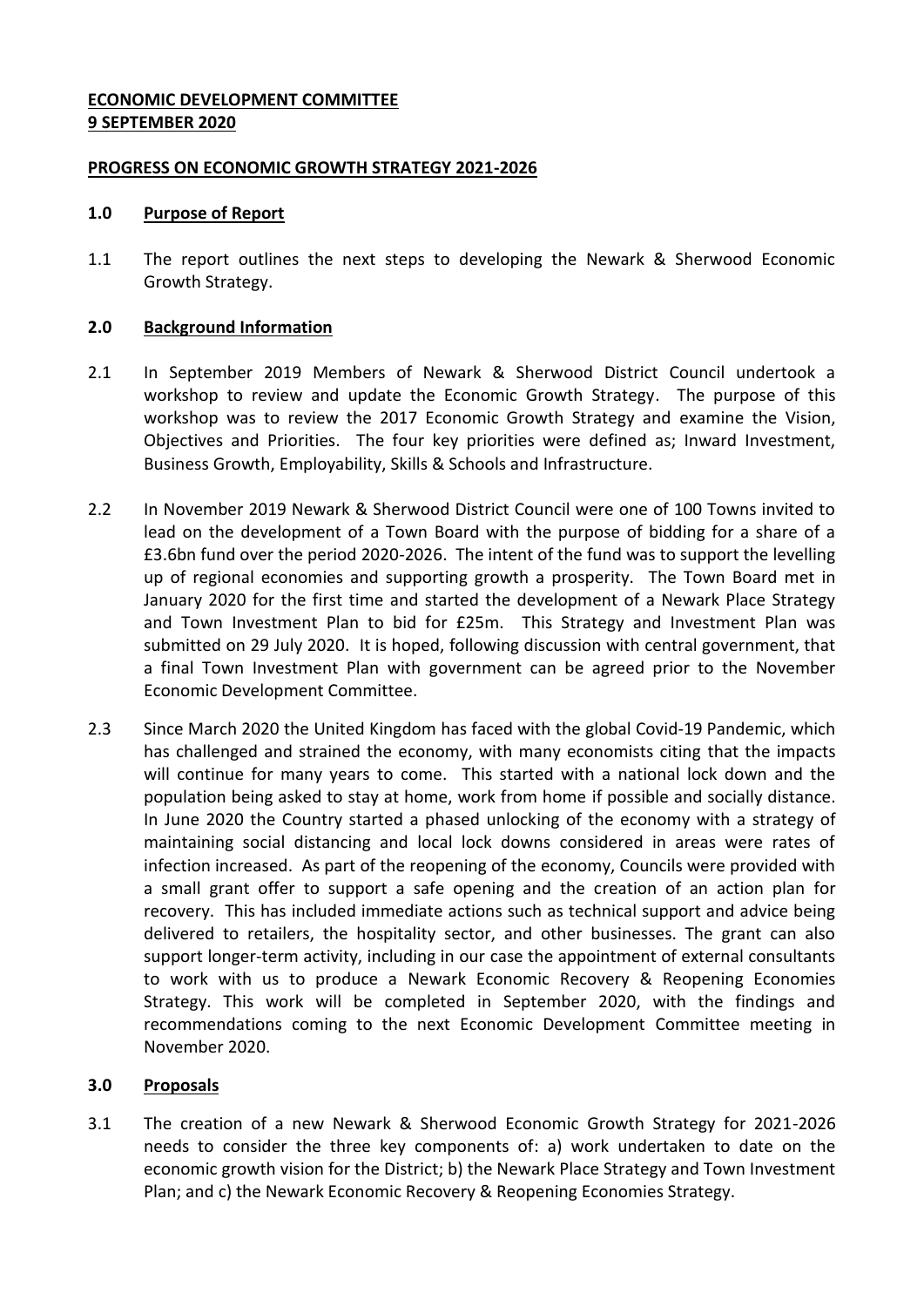- 3.2 To enable a comprehensive and effective Economic Growth Strategy to be developed the newly appointed Business Manager - Economic Growth will draft the Economic Growth Strategy for 2021-2026 after receiving the Newark Economic Recovery & Reopening Economies Strategy. This will ensure that when Members receive and consider the proposed Strategy it reflects the most up to date evidence, data, research and direction of travel needed for Newark & Sherwood to lead of the economic growth of the District. The Strategy will be structured in such a way as to identify: a) the 'intent'; what we would like to do; b) the 'implementation'; how we will do it; and c) 'the impact'; the achievement it will bring. Further the Strategy will identify proposed interventions that are required and state who is best to lead on certain programmes and projects, what role Newark & Sherwood District Council will have, the likely cost and a timescale to delivery, and the role of partners.
- 3.3 In the development of the Economic Growth Strategy the alignment to existing national and regional policies & strategies, as well as the Newark Community Plan will be identified. The Business Manager will also identify and recommend a proposed connection to other local plans as well as inform Members of the current capacity, resources and tools available to the District to lead, commission, work in partnership, or lobby, to deliver against the desired outcomes. This may result in a future request for additional growth funds, and/or agreement to a structured and prioritised programme of activity focused on a key geography, industry, or programme.
- 3.4 The next steps to delivering the Economic Growth Strategy are;
	- 3.4.1 Completion of the Economic Recovery Strategy  $-3^{rd}$  week of September 2020
	- 3.4.2 Analysis of all evidence for creation of  $1^{st}$  draft of Newark & Sherwood Economic Growth Strategy  $-4$ <sup>th</sup> week of September to end of  $1<sup>st</sup>$  week of October 2020 (2 weeks)
	- 3.4.3 Consultation with key stakeholders on  $1<sup>st</sup>$  Draft of Economic Growth Strategy  $2<sup>nd</sup>$ week of October to 4<sup>th</sup> week of October (2 weeks)
	- 3.4.4 Adaption and Consideration of consulted responses incorporated into Strategy and Committee Report  $-4^{\text{th}}$  week of October (1 week)
	- 3.4.5 Economic Development Committee presented Economic Growth Strategy 2021- 2026 for approval  $-2<sup>nd</sup>$  week of November 2020
	- 3.4.6 Start of Implementation of Economic Growth Strategy January 2021.

# **4.0 Equalities Implications**

4.1 There are no equalities implications in the proposed recommendations of this report and the next stages of the development of an Economic Growth Strategy for Newark & Sherwood. The Economic Growth Strategy will have to consider equalities implications in its creation.

### **5.0 Financial Implications**

5.1 There are no financial implications from the recommendations within this report.